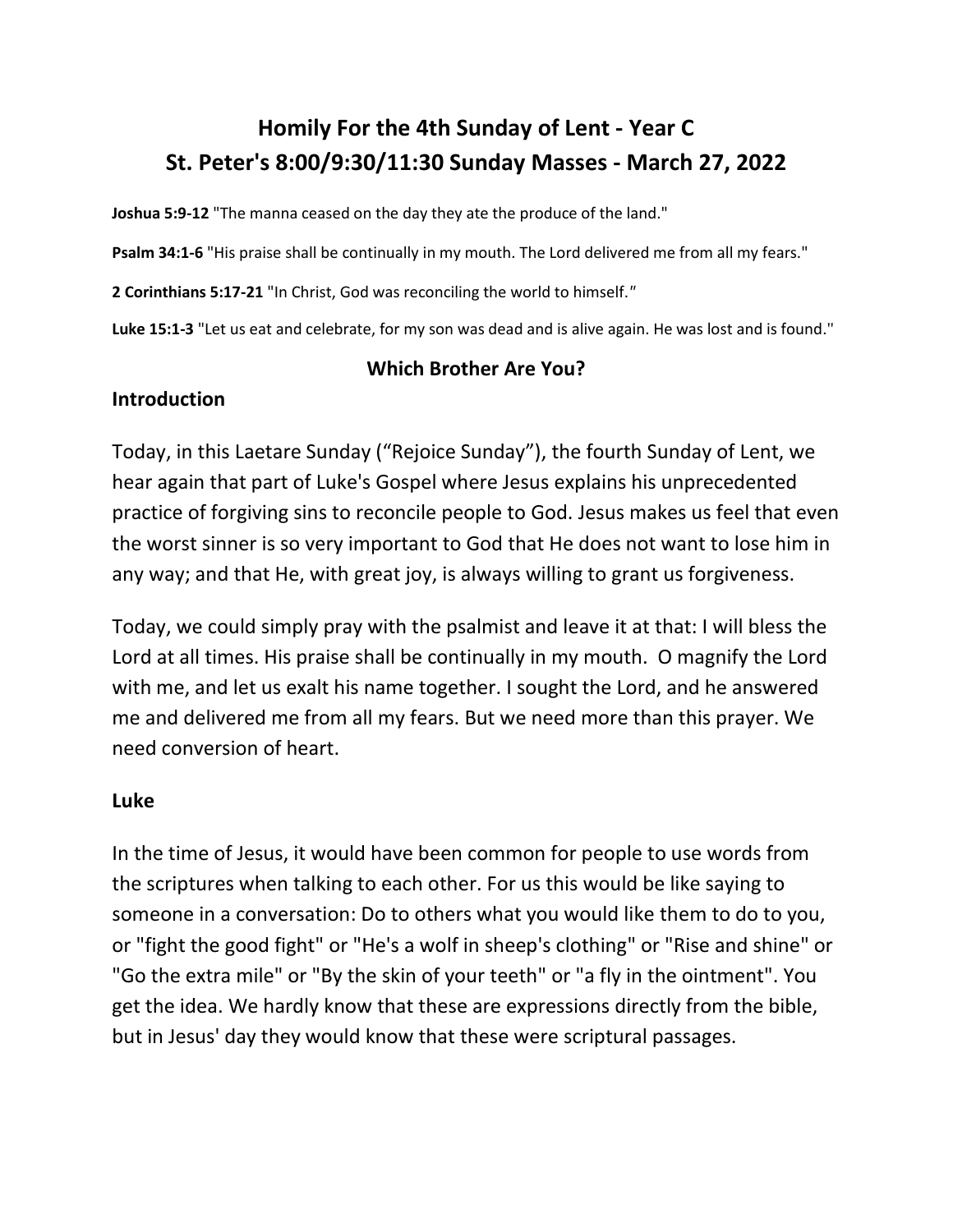A frequently used expression in our time refers to being a 'prodigal son'. That's simply someone who has been away and has come back. So we have kind of taken the deeper meaning out of the expression. It is the title of the parable that Jesus uses to explain to the Pharisees and scribes why he eats with sinners. The point is really that we are all sinners and Jesus wants to sit down to eat with all of us. If we don't think we are sinners, then we will always be outside of that relationship.

That's the problem with most of the Pharisees. They point to others and say, well there are the sinners. It's the reason that they can never appreciate what Jesus says and does as coming from God. In fact, this is what we see happening in the world today. Cancel culture is built on the idea that some people or groups can say: I am good but that person is bad and deserves to be canceled or publically shamed. Pharisees are everywhere and the temptation is very great for each of us to fall into that trap.

In answer to them, Jesus tells a wild story about a crazy father and two sons. The younger demands his share of the inheritance. In the process, he is asking for what isn't given until after the death of the father. So, he is essentially desiring the death of the father. His heart has clearly been turned selfishly towards himself for some time and it has led him to this pretty horrible demand. The second problem is that he is asking for what actually belongs to the older son. That inheritance doesn't even belong to him.

Historically, we sometimes look back and judge what previous societies have done, without understanding why it was that way. The time of the so called Enlightenment, around the end of the 18th century, was actually when the modern attack on the family really got started. It has been going on in earnest for 200 years now. In Europe, family property was always passed on to the oldest son. But there was a movement to make laws to require that family property to be divided amongst all the children. This might seem to be more fair to us. But look at what happened. Each time the family property was divided amongst a few or even many children, there was less and less to support each family. Family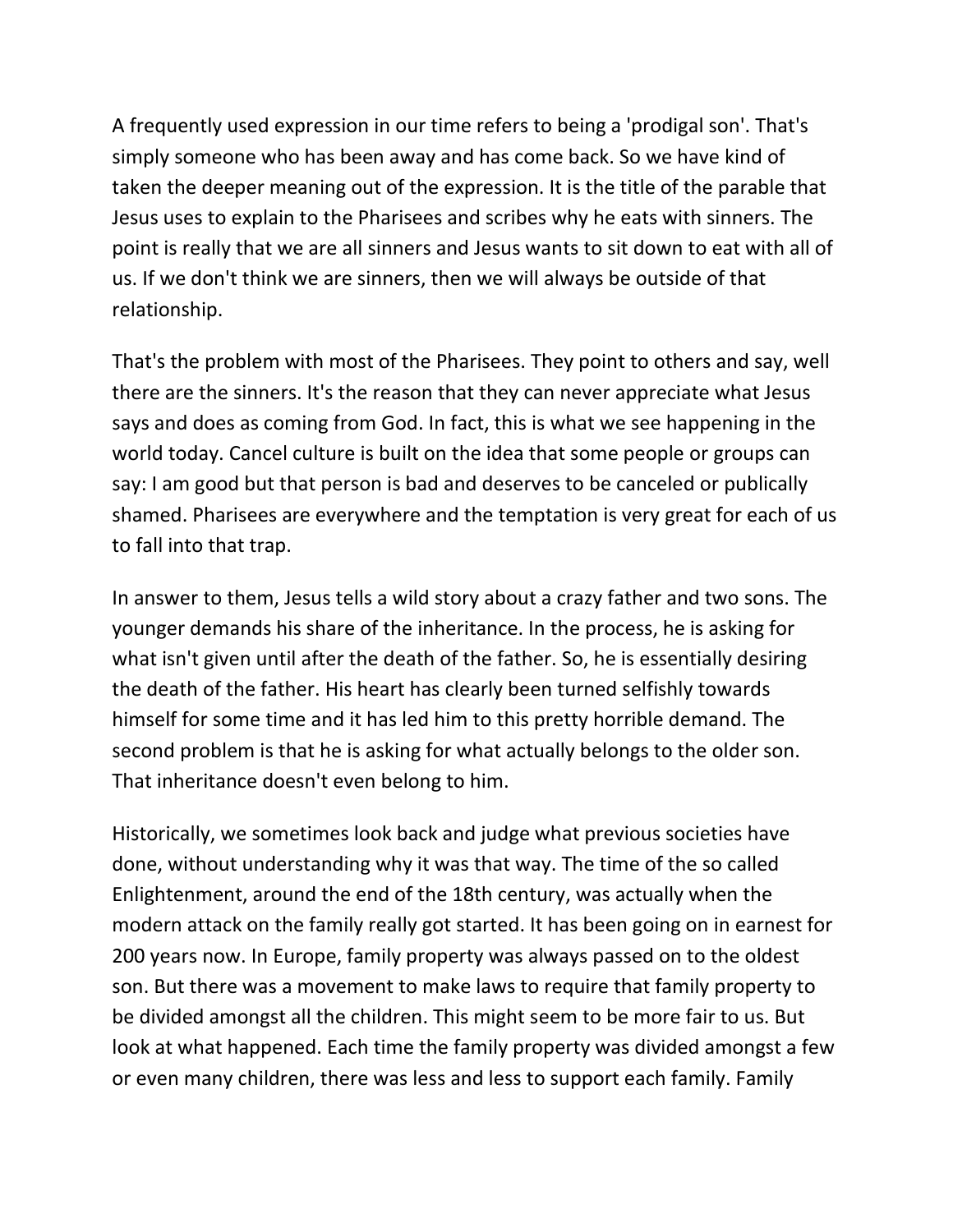members in the next two generations became poor and had to give up the little they had inherited. They were then sitting ducks for ending up working for starvation wages in the new factories.

When the younger son asked for his inheritance, he was attacking his father, his brother, and the whole viability of the family system. But what does the father in the parable do? He gives the son what he asks for. That doesn't seem wise, but Jesus' story is an almost ridiculous exaggeration of the terrible sin of those who demand everything in selfishness. But also it shows how God will not stop us from our selfish ways. We have to realize our sin and turn back to God. The son rejects the father. Sin is a rejection of God's fatherhood.

The son, like everyone who is gives in to selfishness, doesn't control himself. He spends it all on partying. But times turn bad and he has nothing. He is in a far away land, which tells us how far he is from God. That can happen to us. It's not as ridiculous as we might think. But circumstances can help us. As it says about the son, he came to his senses. He regains the ability to think properly. That's what we are called to do during Lent, to think properly about our lives and consider where we have wandered far away from the Father who loves us.

When the son comes to his senses, he realizes that he has lost the natural worthiness that was his from his father. He thought he was gaining everything of value but now realizes he was giving away everything of value, the family bond. He practices what he will say to his father: I have sinned against heaven and against you and am no longer worthy to be called your son.

The point is we never are worthy of that position or status. God gives it freely to us. That's why the Father in the parable is not an idiot like it looks. He is the one who gives the status of a son and daughter. He only waits for us to come to our senses. He knows how bad his children can be. He knows how far away from him we can wander. But we have a God who is always ready to forgive us and be reconciled to us. He is the God of reconciliation. Jesus can tell us the parable in truth because he is the one who is the embodiment of the reconciling God. He eats with sinners.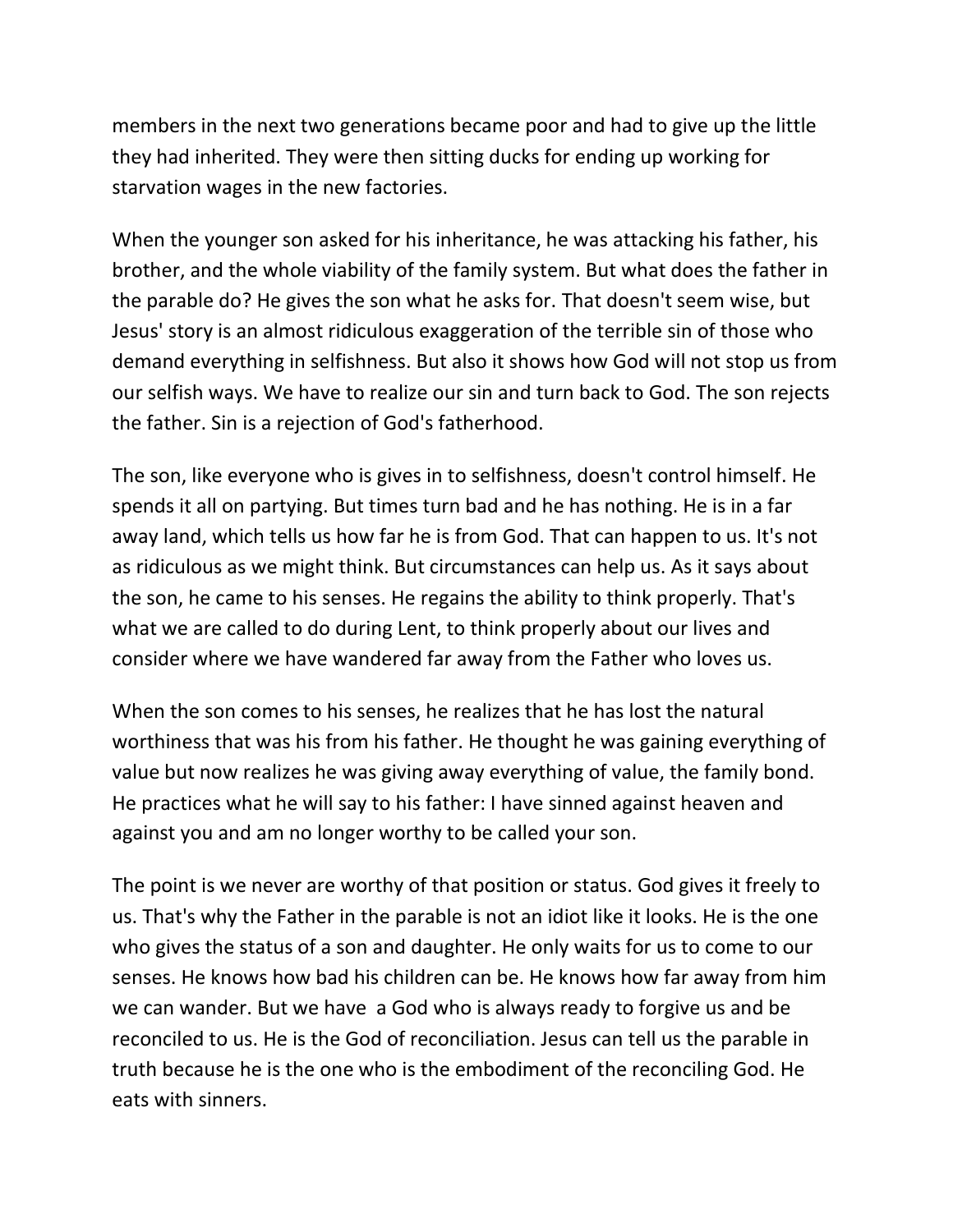Lent is our time to recognize our sinfulness, not so we can feel badly about ourselves, but so we can respond to the invitation to the feast with the Son of God who is always and perfectly faithful. To be reconciled is to rise and go back to the Father through the Son.

What about the older son. In a way, we should probably talk more about him than the younger. He has pretty much always done what he was told. He has a right to be angry with his brother and his father for taking his brother back. But his heart has also been long turning away from his father. He has been hiding behind his good behaviour to justify a lack of love, a lack of forgiveness, a lack of being truly of one heart with his father. He is really the Pharisee in the story. And, as the parable ends, the question of whether he will go into the feast is unanswered. That's where you and I come in. Will we hold on to our bitterness or will we let this lenten time bring us to our senses and return to God with our whole hearts?

A modern story might go like this: A father had two sons and they were out for a walk on a pathway beside a fast moving river. The younger son kept going down by the edge of the river to play, ignoring his father's command to get away from the edge because it was unsafe. The older son obediently stays by his father's side. Eventually, the son falls in the water and is quickly swept downstream, likely to his death. Does the father scream, I told you not to play there, you disobedient child? No, out of love he jumps immediately into the river to save his son, putting his own life in severe danger. This is the love of a father. The older son can just go home, or he can find a way to help. Perhaps this seems too simple. But Jesus was making it simple. Turn away from your selfishness. Confess your sins. I will rescue you from your sin. I will come and dine with you.

# **Joshua**

In the Book of Joshua, we have another of those biblical expressions that is used badly. We might say that a person on a sports team or a business organization is going to take us to the promised land. By that, we mean that someone is going to finally bring success to the team or organization. In today's passage from the Book of Joshua we see how it is properly used. The Promised Land is literally the land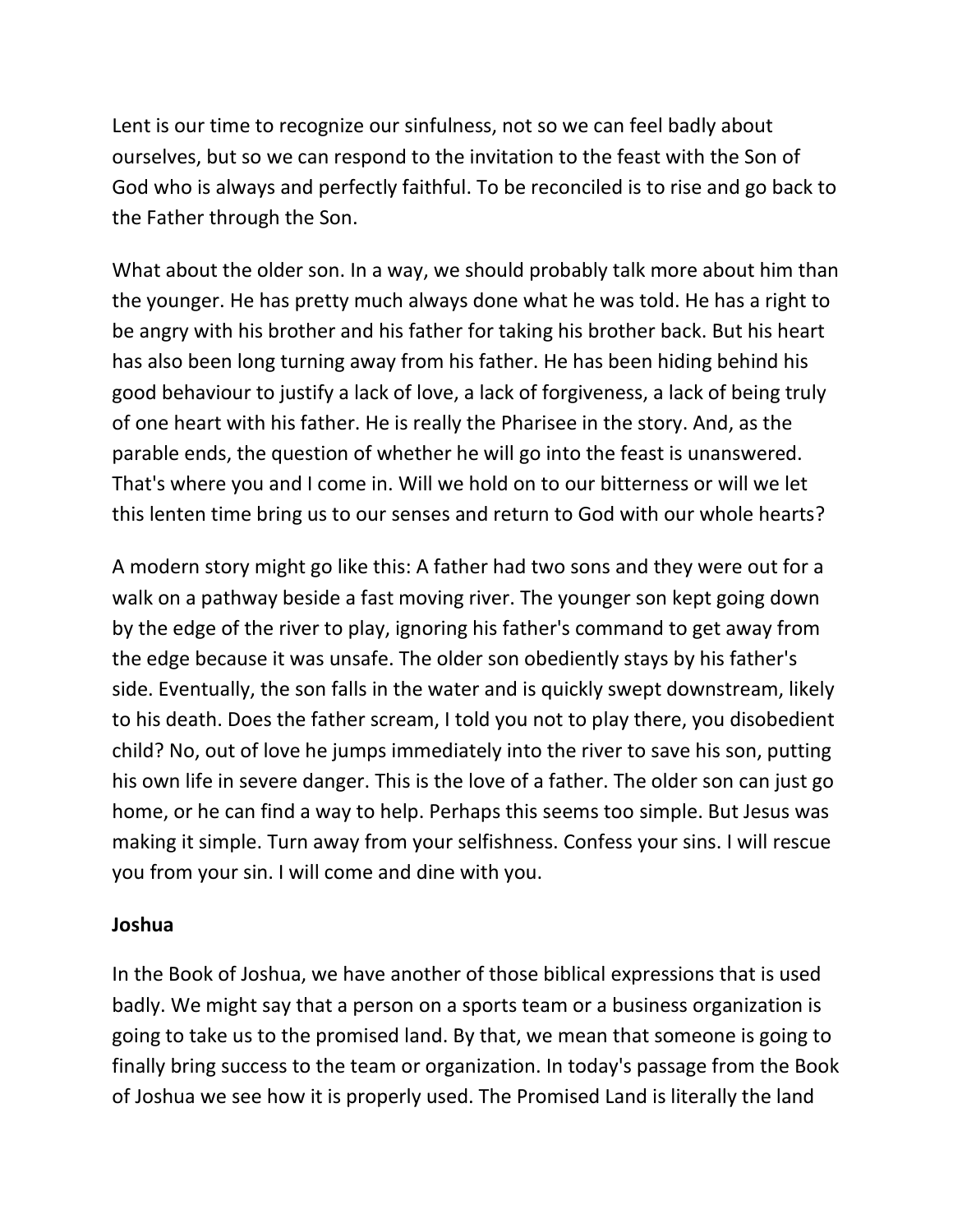that God had promised Abraham centuries earlier. It was one of three promises: A people, a land, and a blessing to the nations. The people are there, just entering the land. The fulfillment of the third promise was still a long way off. That promise was fulfilled in Jesus Christ. He became the new promised land. The manna stopped on the day the people entered the land because they would now eat the produce from the land. But Jesus would eventually become the new manna as food for our souls. The promised land wasn't a Stanley Cup. It was only the beginning of a life dedicated to God, which would ultimately be a relationship with God become man, a family relationship with God as our Father and Jesus as the perfect brother who makes it possible for us to come to our senses and return to the family of God.

# **2 Corinthians**

St. Paul says that whoever is in Christ is a new creation. The old has passed away. Be reconciled with God. Make a resolution to go to confession. He made Christ to be sin who knew no sin.

# **Conclusion**

During Lent, we pray, fast and give, in contradiction to the values of the world. The Father is always calling out to us, even when we go away from him by our sin. Do not live in fear. Choose joy. God's grace is enough for us.

Lent is a journey. It is OUR journey. The Church, which is Christ, gives it to us for our benefit. We have the Light of Christ to accompany us on walk, that journey, that pilgrimage. We go with Jesus into the desert. We hunger and thirst with him. We are tempted by the devil with him. In our suffering, Jesus will accompany us because he has gone before us Jesus' in his pain and agony in Gethsemane's Garden, and in carrying that rough and heavy cross, and in those nails.

With Easter around the corner, let us come to our senses and prepare what we will say to the Father who desires our true joy. It is never too late to get up and go back to the Father who loves us that much!